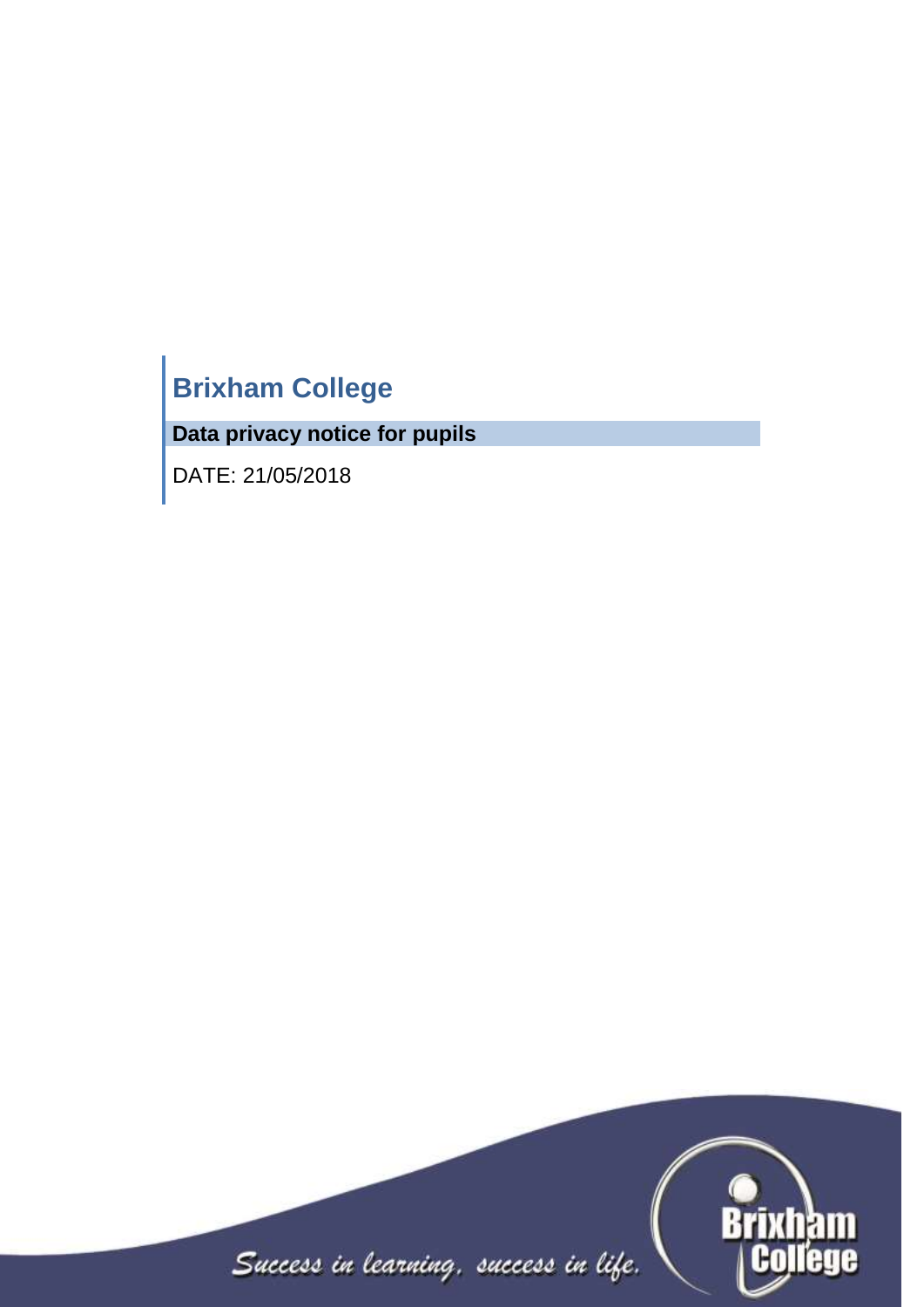# **Privacy notice for pupils**

You have a legal right to be informed about how our school uses any personal information that we hold about you. To comply with this, we provide a 'privacy notice' to you where we are processing your personal data.

This privacy notice explains how we collect, store and use personal data about you.

We, Brixham College Academy Trust, are the 'data controller' for the purposes of data protection law.

Our data protection officer - see 'Contact us' below.

# **The personal data we hold**

We hold some personal information about you to make sure we can help you learn and look after you at school.

For the same reasons, we get information about you from some other places too – like other schools, the local council and the government.

This information includes:

- Your contact details
- Your test results
- Your attendance records
- Your characteristics, like your ethnic background or any special educational needs
- Any medical conditions you have
- Details of any behaviour issues or exclusions
- Photographs
- CCTV images

#### **Why we use this data**

We use this data to help run the school, including to:

- Get in touch with you and your parents when we need to
- Check how you're doing in exams and work out whether you or your teachers need any extra help
- Track how well the school as a whole is performing
- Look after your wellbeing

#### **Our legal basis for using this data**

We will only collect and use your information when the law allows us to. Most often, we will use your information where:

- We need to comply with the law
- We need to use it to carry out a task in the public interest (in order to provide you with an education)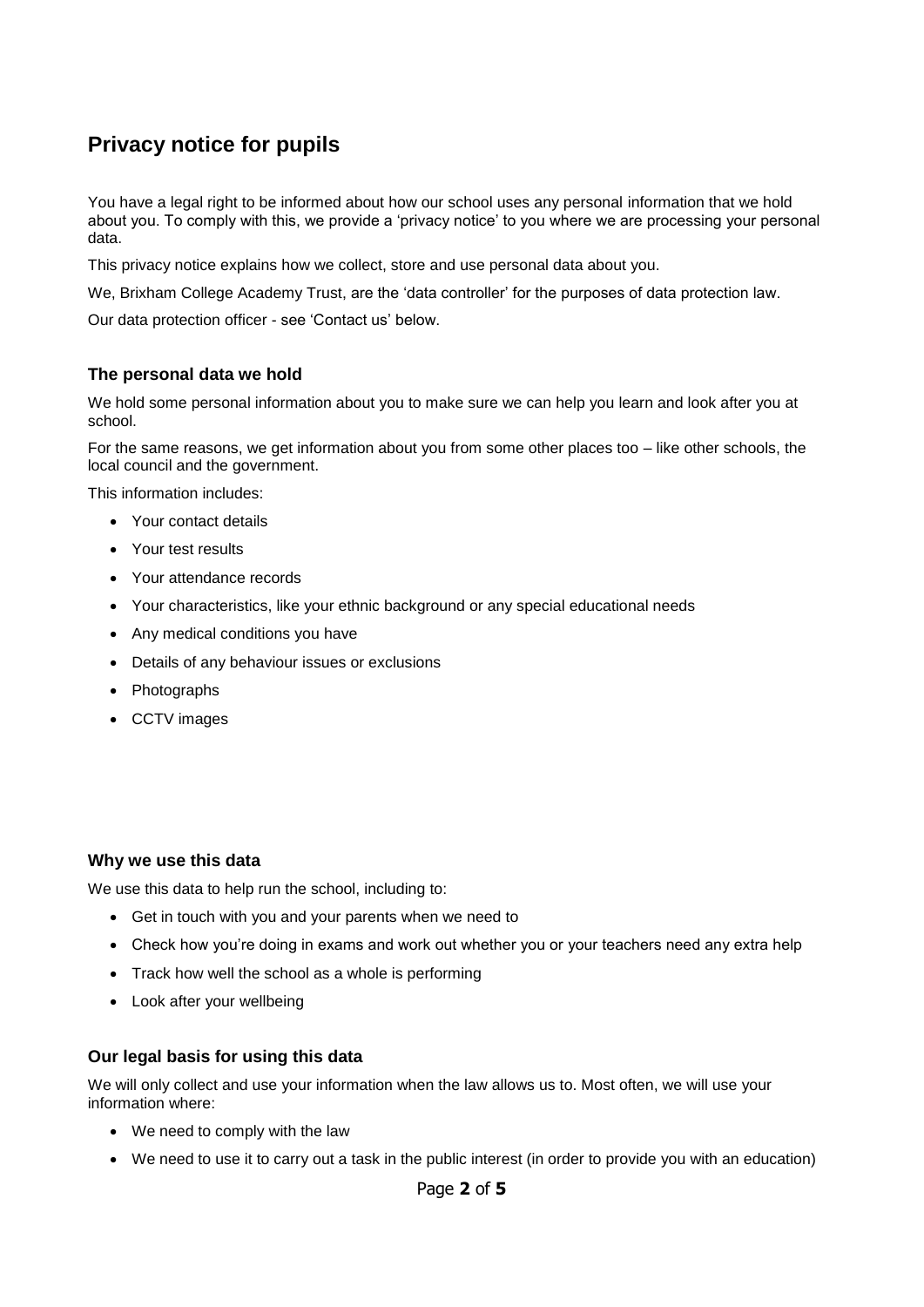Sometimes, we may also use your personal information where:

- You, or your parents/carers have given us permission to use it in a certain way
- We need to protect your interests (or someone else's interest)

Where we have got permission to use your data, you or your parents/carers may withdraw this at any time. We will make this clear when we ask for permission, and explain how to go about withdrawing consent.

Some of the reasons listed above for collecting and using your information overlap, and there may be several grounds which mean we can use your data.

#### **Collecting this information**

While in most cases you, or your parents/carers, must provide the personal information we need to collect, there are some occasions when you can choose whether or not to provide the data.

We will always tell you if it's optional. If you must provide the data, we will explain what might happen if you don't.

#### **How we store this data**

We keep personal information about pupils while they are attending our school. We may also keep it beyond their attendance at our school if this is necessary in order to comply with our legal obligations. The Information and Records Management Society sets out how long we keep information about pupils. Should you wish to obtain a copy of this schedule please refer to the *[Information and Records Management](http://irms.org.uk/?page=schoolstoolkit&terms=%22toolkit+and+schools%22)  [Society's toolkit for schools](http://irms.org.uk/?page=schoolstoolkit&terms=%22toolkit+and+schools%22)* or request a copy from the school.

# **Data sharing**

We do not share personal information about you with anyone outside the school without permission from you or your parents/carers, unless the law and our policies allow us to do so.

Where it is legally required, or necessary for another reason allowed under data protection law, we may share personal information about you with:

- Our local authority to meet our legal obligations to share certain information with it, such as safeguarding concerns and exclusions
- The Department for Education
- The pupil's family and representatives
- Educators and examining bodies As required for Exam entry
- OFSTED
- $\bullet$  Service providers to enable them to provide the service we have contracted them for
- Financial organisations to enable secure identification of individuals
- Central and local government
- Our auditors
- Survey and research organisations where there is clear benefit to the outcomes of pupils
- Health authorities
- Health and social welfare organisations such as Counselling, Intervention and support.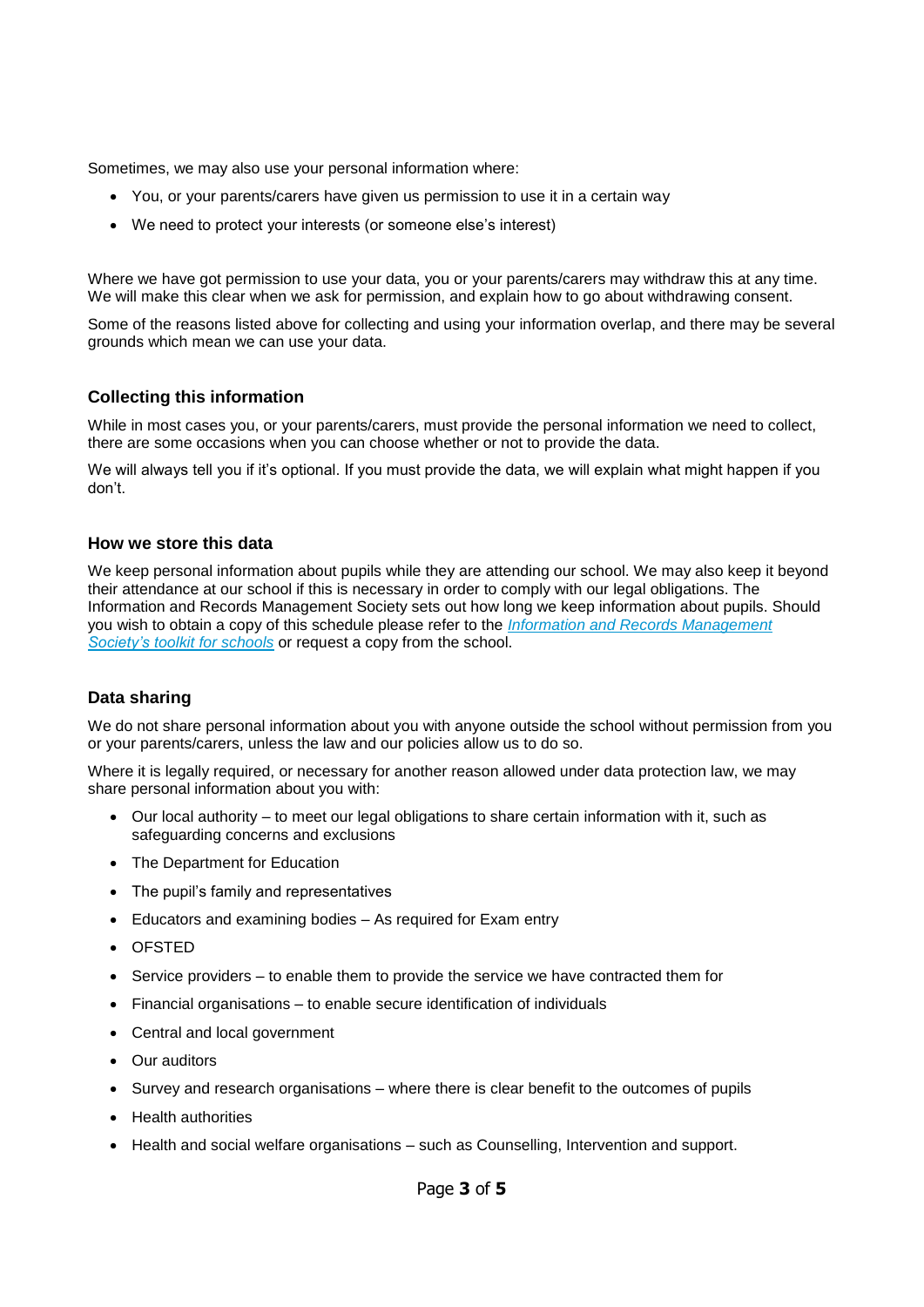- Professional advisers and consultants such as to enhance learning and safeguarding
- Charities and voluntary organisations when required for safeguarding support
- Police forces, courts, tribunals as and when legally required
- Online Education Providers For identity and access to Teaching and Learning tools

#### **National Pupil Database**

We are required to provide information about you to the Department for Education (a government department) as part of data collections such as the school census.

Some of this information is then stored in the [National Pupil Database,](https://www.gov.uk/government/publications/national-pupil-database-user-guide-and-supporting-information) which is managed by the Department for Education and provides evidence on how schools are performing. This, in turn, supports research.

The database is held electronically so it can easily be turned into statistics. The information it holds is collected securely from schools, local authorities, exam boards and others.

The Department for Education may share information from the database with other organisations which promote children's education or wellbeing in England. These organisations must agree to strict terms and conditions about how they will use your data.

You can find more information about this on the Department for Education's webpage on how it collects and [shares research data.](https://www.gov.uk/data-protection-how-we-collect-and-share-research-data)

You can also [contact the Department for Education](https://www.gov.uk/contact-dfe) if you have any questions about the database.

#### **Youth support services**

Once you reach the age of 13, we are legally required to pass on certain information about you to Torbay Council, as it has legal responsibilities regarding the education or training of 13-19 year-olds.

This information enables it to provide youth support services, post-16 education and training services, and careers advisers.

Your parents/carers, or you once you're 16, can contact our data protection officer to ask us to only pass your name, address and date of birth to Torbay Council.

#### **Transferring data internationally**

Where we share data with an organisation that is based outside the European Economic Area, we will protect your data by following data protection law.

# **Your rights**

#### **How to access personal information we hold about you**

You can find out if we hold any personal information about you, and how we use it, by making a **'subject access request'**, as long as we judge that you can properly understand your rights and what they mean.

If we do hold information about you, we will:

- Give you a description of it
- Tell you why we are holding and using it, and how long we will keep it for
- Explain where we got it from, if not from you or your parents
- Tell you who it has been, or will be, shared with
- Let you know if we are using your data to make any automated decisions (decisions being taken by a computer or machine, rather than by a person)
- Give you a copy of the information